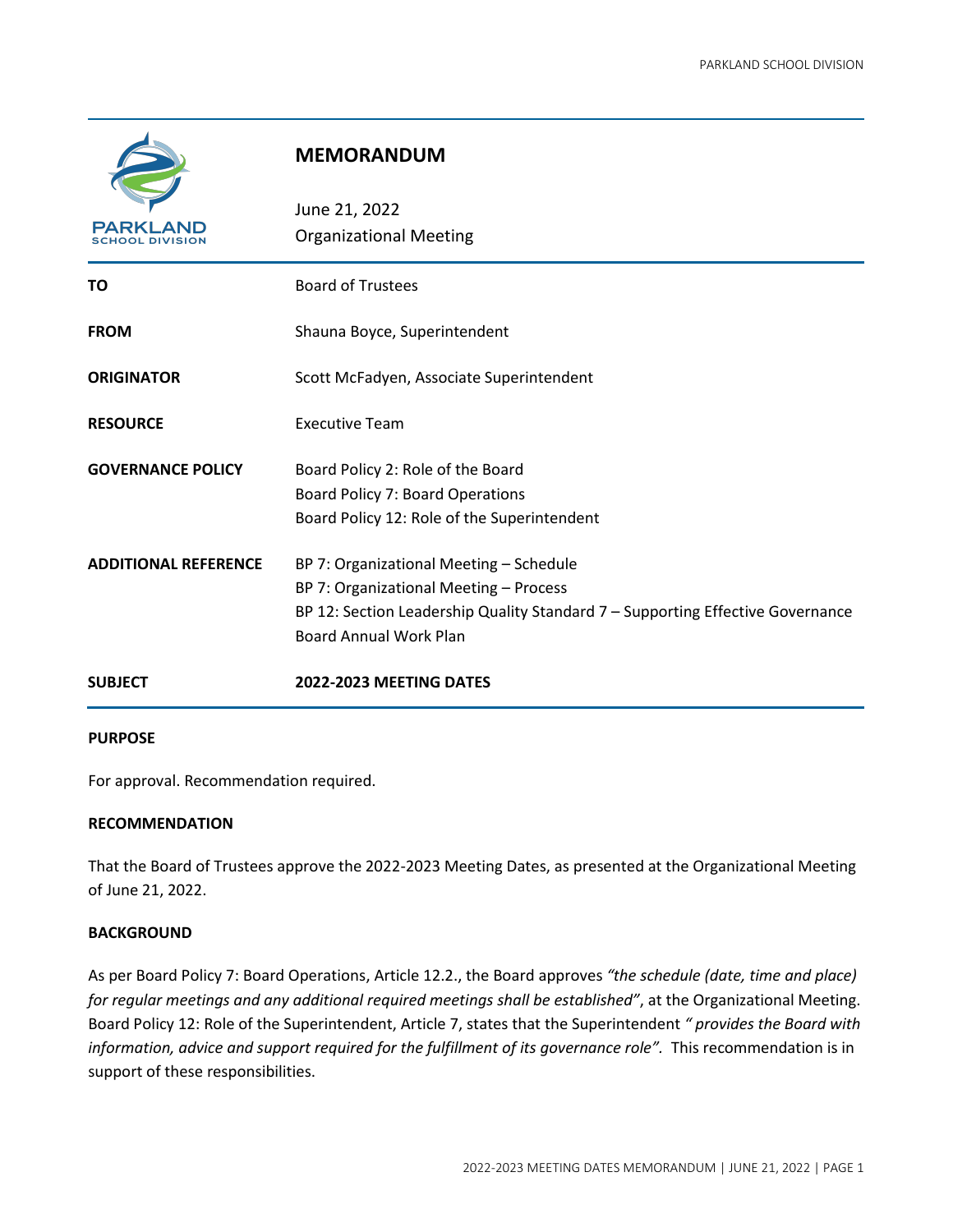# **REPORT SUMMARY**

Every year, at the Organizational Meeting of the Board, a schedule of the meeting dates for Regular Board meetings, committee meetings and other various events is reviewed and approved for the ensuing school year.

Administration has proposed the following dates according to the 2022-2023 School Calendar and suggested dates that will allow the Board to participate in all board and committee meetings, engagements, school events and activities throughout the 2022-2023 school calendar year, and meet deadlines for action items requiring Board approval.

Administration would be pleased to respond to any questions.

SM:kz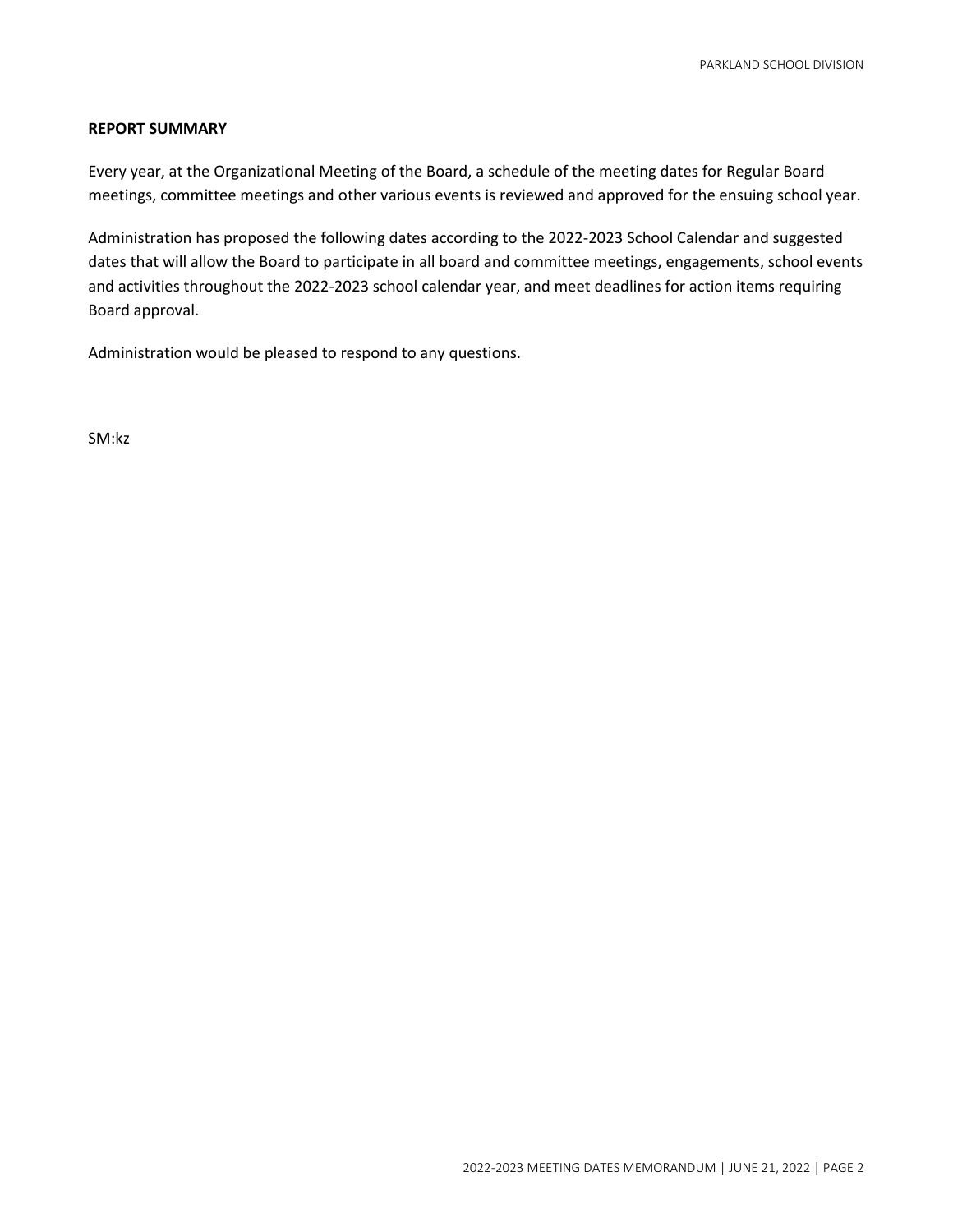# **2022-2023 Committee Meetings and Events**

| <b>MONTH/DATE</b>  | Time / Location   | <b>MEETINGS OF THE WHOLE</b>                  | <b>COMMITTEE MEETINGS</b> | <b>EVENTS</b>          |
|--------------------|-------------------|-----------------------------------------------|---------------------------|------------------------|
|                    |                   |                                               |                           |                        |
| <b>AUGUST 2022</b> |                   |                                               |                           |                        |
|                    |                   |                                               |                           |                        |
| $10 - 12$          | 5:00 pm, Edmonton |                                               | <b>PSBC Meeting</b>       |                        |
| $24 - 29$          | TBD               |                                               |                           | PSD PD Days            |
| 25                 | 9:00 am, MCHS     |                                               |                           | <b>PSD Opening Day</b> |
| 30                 | 9:00 am, CFE      | Governance & Planning Session (GPS) (AM Only) |                           |                        |
|                    |                   |                                               |                           |                        |

### **SEPTEMBER 2022**

| 13 | 9:00 am, CFE | Regular Board Meeting                          |                       |  |
|----|--------------|------------------------------------------------|-----------------------|--|
| 20 | 1:00 pm, CFE |                                                | Audit Committee       |  |
| 22 | 3:30 pm, CFE |                                                | Benefits Committee    |  |
| 23 | 9:30 am, CFE |                                                | ASBA Zone 2/3 Meeting |  |
| 27 | 9:00 am, CFE | Governance & Planning Session (GPS) (Full Day) |                       |  |

### **OCTOBER 2022**

| TBD       | <b>TBD</b>        |                              |                             | MCHS Awards (2021-2022)     |
|-----------|-------------------|------------------------------|-----------------------------|-----------------------------|
| TBD       | <b>TBD</b>        |                              |                             | SGCHS Awards (2021-2022)    |
| 4         | 7:00 pm, CFE      |                              | COSC - First meeting        |                             |
| 11        | 9:00 am, CFE      | <b>Regular Board Meeting</b> |                             |                             |
| 11        | 4:15 pm, CFE      |                              | <b>TBAC Meeting</b>         |                             |
| $12 - 14$ | Edmonton          |                              |                             | PSBAA Fall Conference & AGM |
| $19 - 21$ | 8:00 am, Off-Site | Trustee Summit               |                             |                             |
| 28        | 9:30 am, CFE      |                              | ASBA Zone 2/3 Meeting - AGM |                             |
|           |                   |                              |                             |                             |

### **NOVEMBER 2022**

| TBD       | TBD               | Stakeholder Engagement Evening                 |                     |                            |
|-----------|-------------------|------------------------------------------------|---------------------|----------------------------|
|           | 7:00 pm, CFE      |                                                | <b>COSC</b>         |                            |
| $11 - 18$ |                   | <b>Fall Break</b>                              |                     |                            |
| 8         | 9:00 am, CFE      | Governance & Planning Session (GPS) (Full Day) |                     |                            |
| $16 - 18$ | 5:00 pm, Edmonton |                                                | <b>PSBC Meeting</b> |                            |
| $20 - 22$ | Edmonton          |                                                |                     | ASBA Fall Conference & AGM |
| 23        | 1:00 pm, CFE      |                                                | Audit Committee     |                            |
| 29        | 9:00 am, CFE      | <b>Regular Board Meeting</b>                   |                     |                            |
|           |                   |                                                |                     |                            |

# **DECEMBER 2022**

|                | 9:30 am. CFE |                                               | ASBA Zone 2/3 Meeting |  |
|----------------|--------------|-----------------------------------------------|-----------------------|--|
| ۰              | 3:30 pm, CFE |                                               | Benefits Committee    |  |
| 13             | 9:00 am, CFE | <b>Regular Board Meeting</b>                  |                       |  |
| 13             | 1:00 pm, CFE | Governance & Planning Session (GPS) (PM Only) |                       |  |
| Dec 24 - Jan 8 |              | Christmas Break                               |                       |  |

### **JANUARY 2023**

| 10 | 9:00 am. CFE | Regular Board Meeting                          |                       |  |
|----|--------------|------------------------------------------------|-----------------------|--|
| 20 | 9:30 am. CFE |                                                | ASBA Zone 2/3 Meeting |  |
| 24 | 9:00 am. CFE | Governance & Planning Session (GPS) (Full Day) |                       |  |

# **FEBRUARY 2023**

| TBD      | <b>TBD</b>                    |                                                |                       | Joint Meeting with Town of Stony Plain |
|----------|-------------------------------|------------------------------------------------|-----------------------|----------------------------------------|
|          | 7:00 pm, CFE                  |                                                | <b>COSC</b>           |                                        |
| $8 - 10$ | 5:00 pm, Edmonton (tentative) |                                                | <b>PSBC Meeting</b>   |                                        |
| 14       | 9:00 am, CFE                  | Regular Board Meeting                          |                       |                                        |
| 14       | 4:15 pm, ATA Office           |                                                | <b>TBAC Meeting</b>   |                                        |
| 21       | 9:00 am, CFE                  | Governance & Planning Session (GPS) (Full Day) |                       |                                        |
| 24       | 9:30 am, CFE                  |                                                | ASBA Zone 2/3 Meeting |                                        |

# **MARCH 2023**

| TBD            | <b>TBD</b>    |                                               |                       | Joint Meeting with Parkland County |
|----------------|---------------|-----------------------------------------------|-----------------------|------------------------------------|
| TBD            | <b>TBD</b>    |                                               |                       | Joint Meeting with Evergreen       |
|                | 9:00 am, CFE  | Regular Board Meeting                         |                       |                                    |
|                | 7:00 pm, CFE  |                                               | <b>COSC</b>           |                                    |
| 17             | 9:30 am, CFE  |                                               | ASBA Zone 2/3 Meeting |                                    |
| 21             | 9:00 am, CFE  | Governance & Planning Session (GPS) (AM Only) |                       |                                    |
| 21             | 12:00 pm, TBD | Student Advisory (PM Only)                    |                       |                                    |
| Mar 25 - Apr 2 |               | Spring Break                                  |                       |                                    |